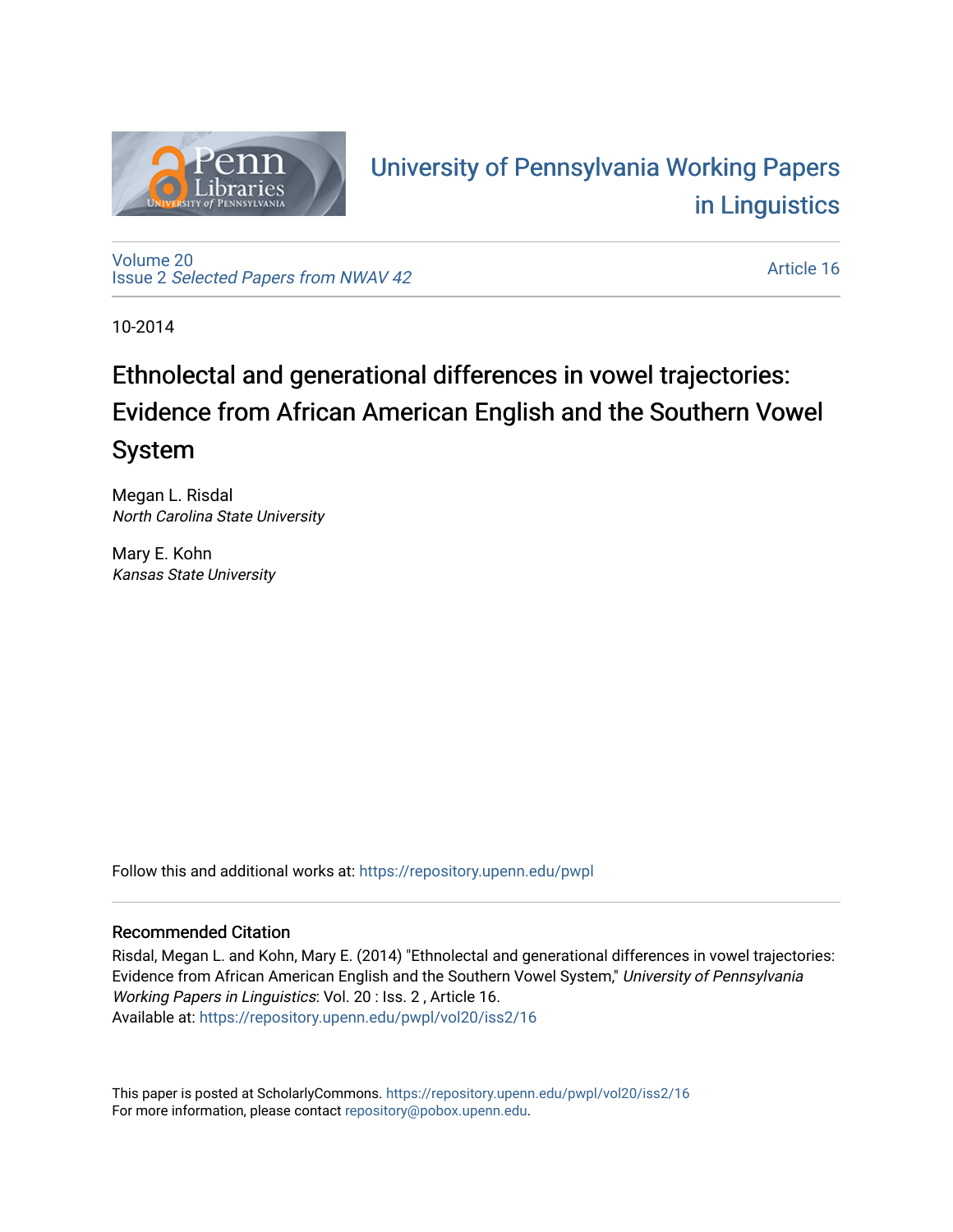# Ethnolectal and generational differences in vowel trajectories: Evidence from African American English and the Southern Vowel System

# Abstract

Despite their potential for elucidating fine-grained differences across ethnolects and regional dialects, vowel trajectories are neglected in sociolinguistics as group comparisons tend to rely upon F1/F2 steadystate measures. In this paper we demonstrate that comparisons of dynamic aspects of vowel production are crucial for comparing groups that may superficially align in steady-state production values. Specifically, we compare the front lax vowels BIT, BET, and BAT from the Southern Vowel Shift to those of the African American Vowel System in Piedmont, North Carolina. Data from eight older-generation European American participants from Raleigh, North Carolina, and twenty younger-generation African American participants from Piedmont, NC, come from sociolinguistic interviews. Using force-aligned TextGrids, F1 and F2 were semi-automatically measured at 21 equally-spaced time-points within each vowel. Functional data analysis was used to model vowel curvature for each group allowing for holistic descriptions of trajectory shape. Cubic coefficients, a measure of curvilinear contour shape, and their interaction with vowel duration were then compared through visual and statistical analysis. Our results reveal that SVS vowels for European Americans follow diphthongal trajectories, while African American vowels are more monophthongal. Interactions between duration and trajectory shape also differ across groups. As such, formant trajectories and other dynamic information form a central component of linguistic diversity in the region. Functional data analysis illustrates that differences in vowel formant trajectories are a key marker of regional sound systems and ethnolectal vowel variation in Southern English in the Piedmont region of North Carolina.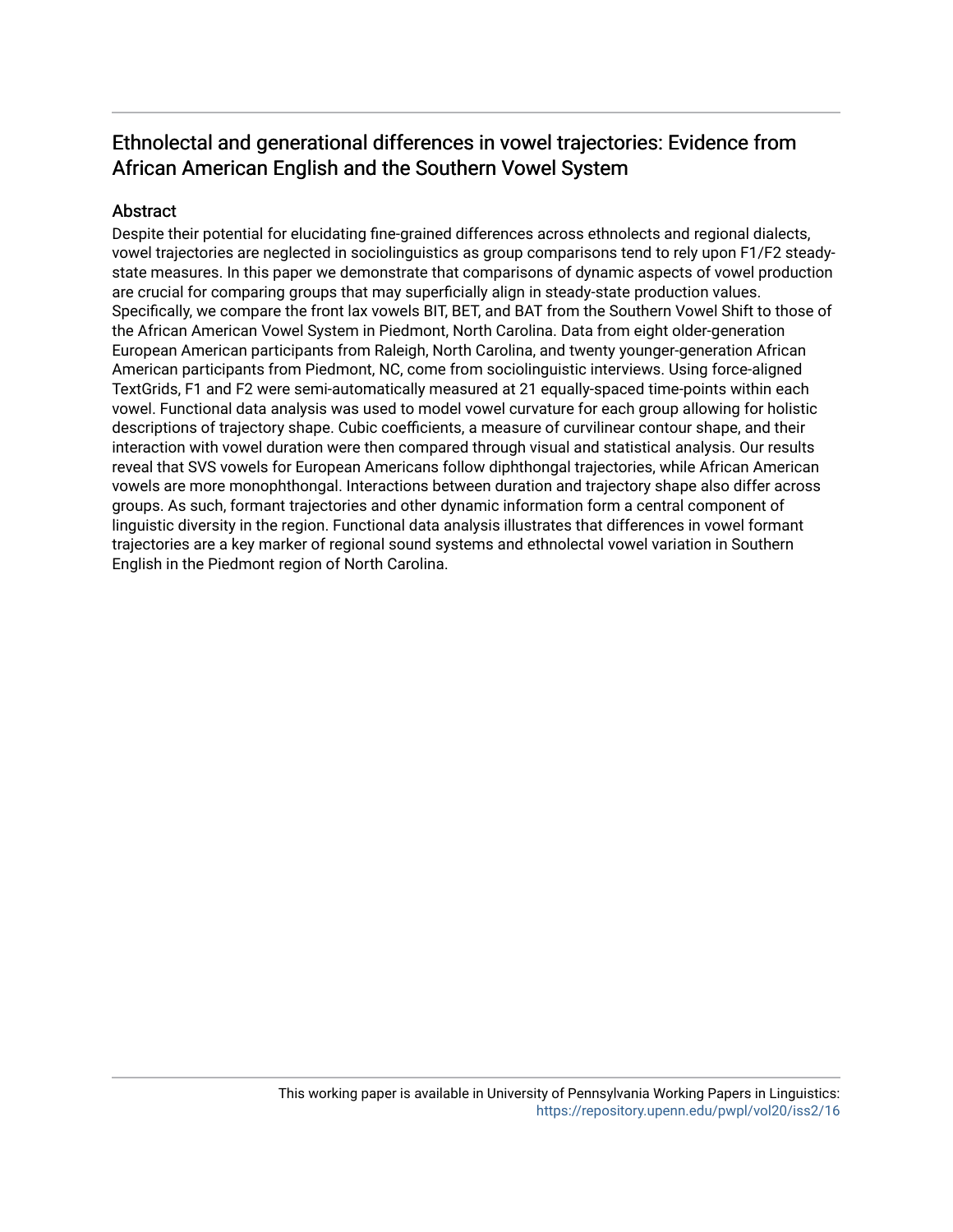# Ethnolectal and generational differences in vowel trajectories: Evidence from African American English and the Southern Vowel System

Megan L. Risdal and Mary E. Kohn<sup>∗</sup>

## 1 Introduction

Formant contours contain essential perceptual cues for vowel discrimination and distinguish ethnolectal and regional varieties that show superficial alignment in steady-state measures (Hillenbrand et al. 1995, Jacewicz et al. 2011). The analysis of contour information allows for more fine-grained investigation of dialectal differences in effects of coarticulation and duration. Additionally, it obviates arbitrary selection of measurement landmarks under traditional static F1/F2 analyses. Although acoustic vowel analysis of static F1/F2 values are foundational to sociolinguistic analysis and dialectology, vowel trajectories remain neglected despite their value in these domains (Koops 2010b, Scanlon and Wassink 2010, Thomas 2002:172). Our study uses functional data analysis of multiple formant measurements across the duration of each vowel to examine variation in Southern English of Piedmont, North Carolina. We show that differences in vowel formant trajectories are a key marker of participation in regional sound systems and ethnolectal vowel variation, illustrating the effectiveness of using functional data analysis to incorporate trajectory information into traditional sociolinguistic analyses.

Our research investigates dialectal differences in front lax vowel contours among speakers of Southern varieties of African American and European American English (AAE and EAE respectively) in Piedmont, North Carolina (see Figure 1) using speech from sociolinguistic interviews. The diphthongization of the front lax vowels is a primary component of the Southern drawl thus serving as the perceptually salient cue of interest when looking at European American speakers in Raleigh. The Southern Vowel Shift (SVS) is receding in Raleigh, NC, leading to generational differences (Dodsworth and Kohn 2012). Among older speakers who participate in the SVS the front lax vowels BIT, BET, and BAT can be raised and subject to Southern breaking or diphthongization (e.g., [æ] becomes [æ<sup>j</sup>ə]) while these vowels are lowered and monophthongal among younger European Americans in the region.

In contrast, the African American Vowel System (AAVS) has remained relatively stable for significant portions of the 20th century in this region (Kohn 2013). Among speakers who participate in the AAVS, front lax vowels are raised, in superficial alignment with SVS patterns; yet their vowel trajectories are distinct from European American raised variants. Generally speaking, these systems differ in that Southern EAE vowels are more subject to breaking resulting in greater diphthongization than AAE vowels (Holt 2011, Koops 2010a, Risdal and Kohn 2013). Although front lax vowel height of the AAVS and SVS are similar according to static F1 measurements, formant trajectories are a central component of linguistic diversity in the region. This comparison illustrates that analyses of formant trajectories capture sources of variation that may be missed by more common static measures employed in sociolinguistic analysis.

From a methodological standpoint, we believe that functional data analysis as a method for comparing aspects of curve-shaped data improves upon traditional formant analyses for a number of reasons. First, it does not require pre-defined landmarks for measurement, e.g., at a certain proportion of the vowel or a maxima/minima. Static analyses can be problematic as methods for comparing dialectal differences in F1/F2 values using measurements at fixed landmarks, for example Euclidean distances, are impacted by such *a priori* decisions. Instead, functional data analysis allows for more holistic descriptions and contrasts to be made using measurements of intrinsically smooth vowel trajectories. This approach eliminates the need to make *a priori* decisions about which section of the vowel most accurately represents the target and affords the opportunity to examine the full duration

<sup>∗</sup>We are thankful for support from the National Science Foundation (grant BCS-0544744, BCS-0843865). We would also like to thank members of the North Carolina Language and Life Project (NCLLP), the William C. Friday fund, and comments from audience members at NWAV 42. We are especially indebted to Robin Dodsworth, Jeff Mielke, Charlie Farrington, and Erik Thomas.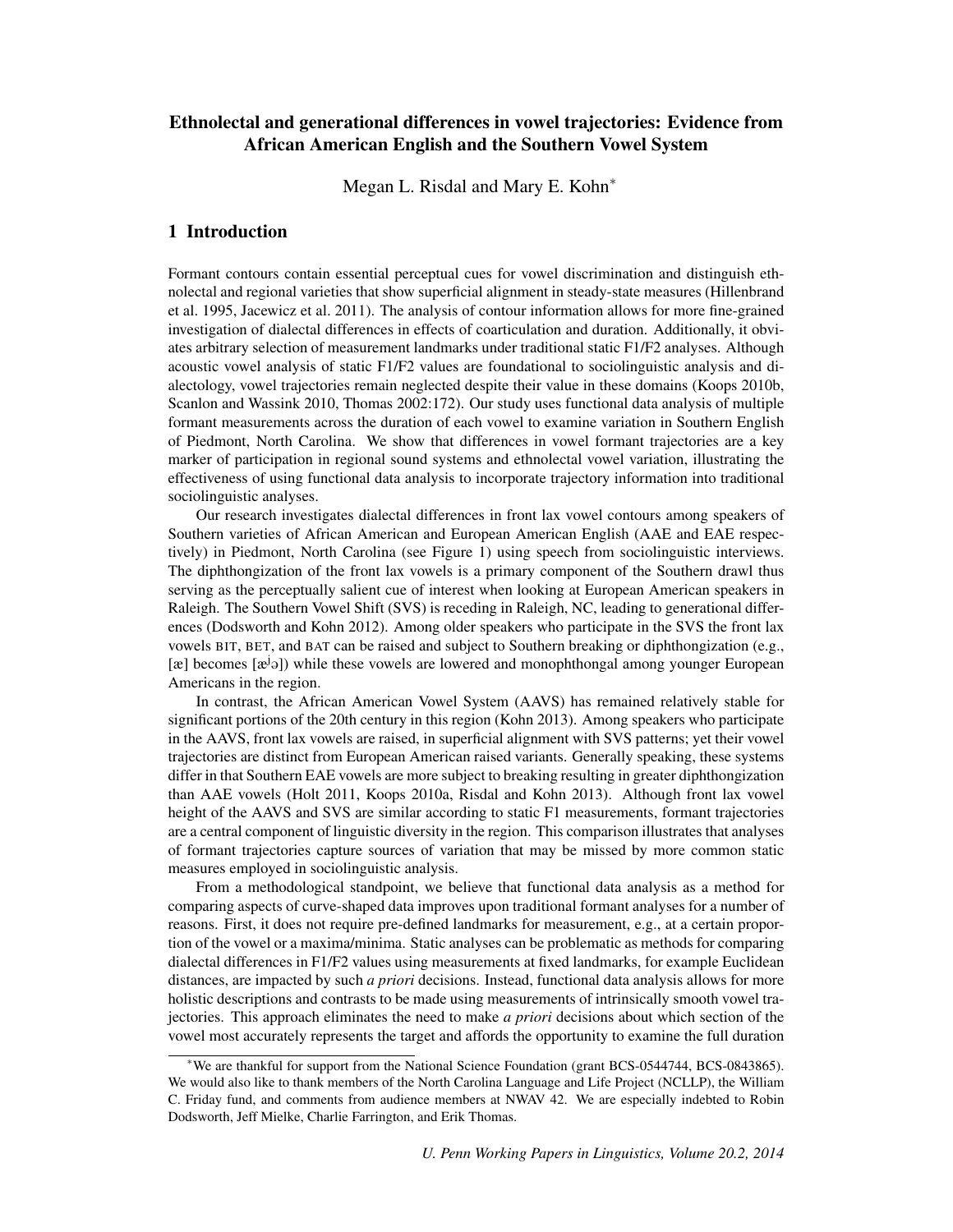of the vowel. Second, it permits types of comparisons which are not readily made using traditional measures, even ones which utilize trajectory information. For example, by making a curvature estimate using a limited number of coefficients, qualitative differences in curve shape can be quantified and in turn, statistical comparisons can be made. Finally, because each curve is described by a small number of coefficients, functional data analysis is an appealing principled strategy for reducing the dimensionality of the data into discrete components. In addition to improving upon static analyses, these advantages of functional data analysis provide further descriptive power over other methods of vowel trajectory analysis such as smoothing-spline ANOVAs or trajectory length comparisons.



Figure 1: Piedmont, North Carolina.

## 2 Southern Vowels in Piedmont, North Carolina

This paper focuses on comparisons of contour shapes of the front lax vowels of the SVS and the AAVS. In this section, we describe these varieties and make predictions. Specifically, we hypothesize that duration will correlate positively with diphthongization in the SVS and that ethnolectal differences in the quality of front lax vowel trajectories will emerge for the communities under analysis.

#### 2.1 European American English

Investigations of front lax vowel dynamics of the SVS compared to other regional varieties have revealed a number of patterns. Regional studies of controlled speech identify that duration differences distinguish SVS front lax vowels from other varieties. The vowels BET and BIT tend to have longer durations compared to Ohio and Wisconsin European American dialects of English (Clopper et al. 2005, Jacewicz et al. 2007). Fridland et al. (2013) identified regionally distinct duration effects in their comparison of Southern, Northern, and Western speech. Among Southern speakers in their study, duration covaries with vowel shift patterns (according to static F1/F2 measures) such that contrasts between tense and lax front vowel pairs are decreased rather than increased with increased duration. The authors note that "[i]t seems likely that the distinctions might be tied to vowel trajectory, not just onset position . . . " (Fridland et al. 2013:5). Among speakers of Southern EAE, front lax vowel nuclei become more peripheral, resulting in increased diphthongization, with duration (Koops 2013). Also of relevance is the well known relationship between vowel duration and vowel openness such that  $BT < BET < BAT$ . Cumulatively, these findings suggest that the unique interaction between formant trajectories and duration is a meaningful component of the SVS.

The SVS is typically described as occurring in three diachronic stages, adapted here from (Fridland 2012, Labov et al. 2006, Labov 1991):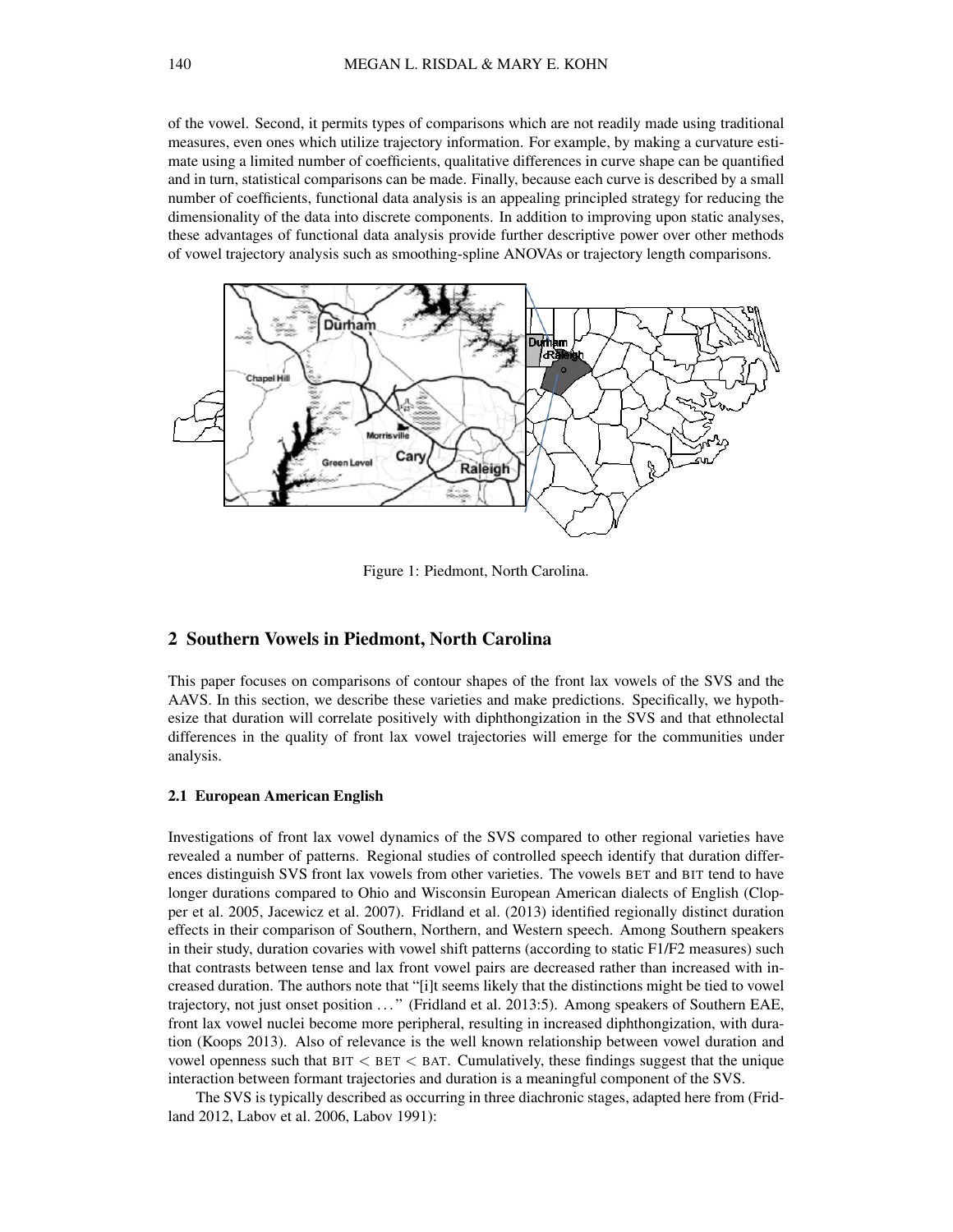Stage 1 Monophthongization of BIDE (served as the trigger for the SVS)

Stage 2 Centralization of BAIT and peripheralization of BET

Stage 3 Centralization of BEET and peripheralization of BIT

Stages 2 and 3 result in diphthongization of the front lax vowels as the process of raising and fronting primarily affects vowel nuclei. In Raleigh, stage 3 (reversal of the front vowels BEET/BIT) never reached completion (Dodsworth and Kohn 2012). We base a number of our predictions with respect to vowel dynamics among speakers of EAE in Piedmont, NC, on these three stages of the SVS, as well as on observed durational effects discussed above. With respect to stages 2 and 3 of the SVS in Raleigh, we expect to see that BET will be more diphthongal than BIT among oldergeneration European Americans as stage 2 is more advanced within the community. We also anticipate that increased vowel duration will be associated with more diphthongal formant trajectories.

#### 2.2 The African American Vowel System

In this study, we investigate how participation in the AAVS is realized by individual speakers in Piedmont, NC, where this variety is present alongside the similar SVS. In this variety, the front lax vowels are raised and move forward along the vowel space diagonal. The raising of the front lax vowels in AAVS is associated with the SVS according to Thomas 2007.

Previous limited research suggests that AAE front lax vowels are more monophthongal than Southern varieties of European American English (Holt 2011, Koops 2010a). Given the relationship between the SVS and the AAVS, we ask whether the younger-generation AAE speakers in our study produce more monophthongal front lax vowels compared to EAE speakers, corroborating findings of previous studies. We are also interested in whether or not the relationship between duration and diphthongization found in the SVS is also present for the AAVS. Is there a similar relationship between formant trajectory shape and vowel duration? Not all Southern African Americans participate in the AAVS to the same degree (Kohn and Farrington 2013). To these ends we also ask, do individuals differ in terms of front lax vowel trajectories according to their use of other phonological features of the AAVS?

### 3 Method

Interview data come from eight older-generation EAE speakers and twenty-six younger-generation AAE speakers. The Southern EAE speakers were born between 1941 and 1959 and were all lifelong residents of Raleigh, North Carolina; AAE speakers were from the Piedmont region of North Carolina and were all born around 1991. Sociolinguistic interviews were conducted by researchers affiliated with the North Carolina Language and Life Project (NCLLP) (EAE) and the Frank Porter Graham longitudinal language study at UNC-Chapel Hill (AAE). Interviews with EAE participants consisted of a sociolinguistic interview and interviews with AAE participants consisted of three parts: an informal sociolinguistic interview, a formal mock job interview, and a metalinguistic awareness interview.

In order to evaluate the degree of participation in the AAVS, we calculated implicational scores for the AAE speakers based on individual use of features of the system as described in Table 1 below. This list of AAVS features is based on descriptions of African American vowels found in Bailey and Thomas (1998), Bernstein (1993), Thomas (2001, 2007), Labov et al. (2006), Koops and Niedzielski (2009, 2011), and selected papers from Yaeger-Dror and Thomas (2010). Participation in the AAVS was evaluated using a vowel chart based on approximately 200 vowel tokens per speaker. Means for the midpoint of monophthongs and the nucleus of dipththongs were plotted for each speaker. Each speaker was awarded a 1 for full participation in a feature described by these previous sources. A .5 was awarded for speakers who produced an intermediate variable. For example, if a speaker had overlapping values for the BAIT nucleus and the BET midpoint, then the speaker would receive a .5 for this feature. AAVS scores ranged from 1 to 9.5 ( $M = 4.28$ ,  $SD = 2.36$ ) and we used a median split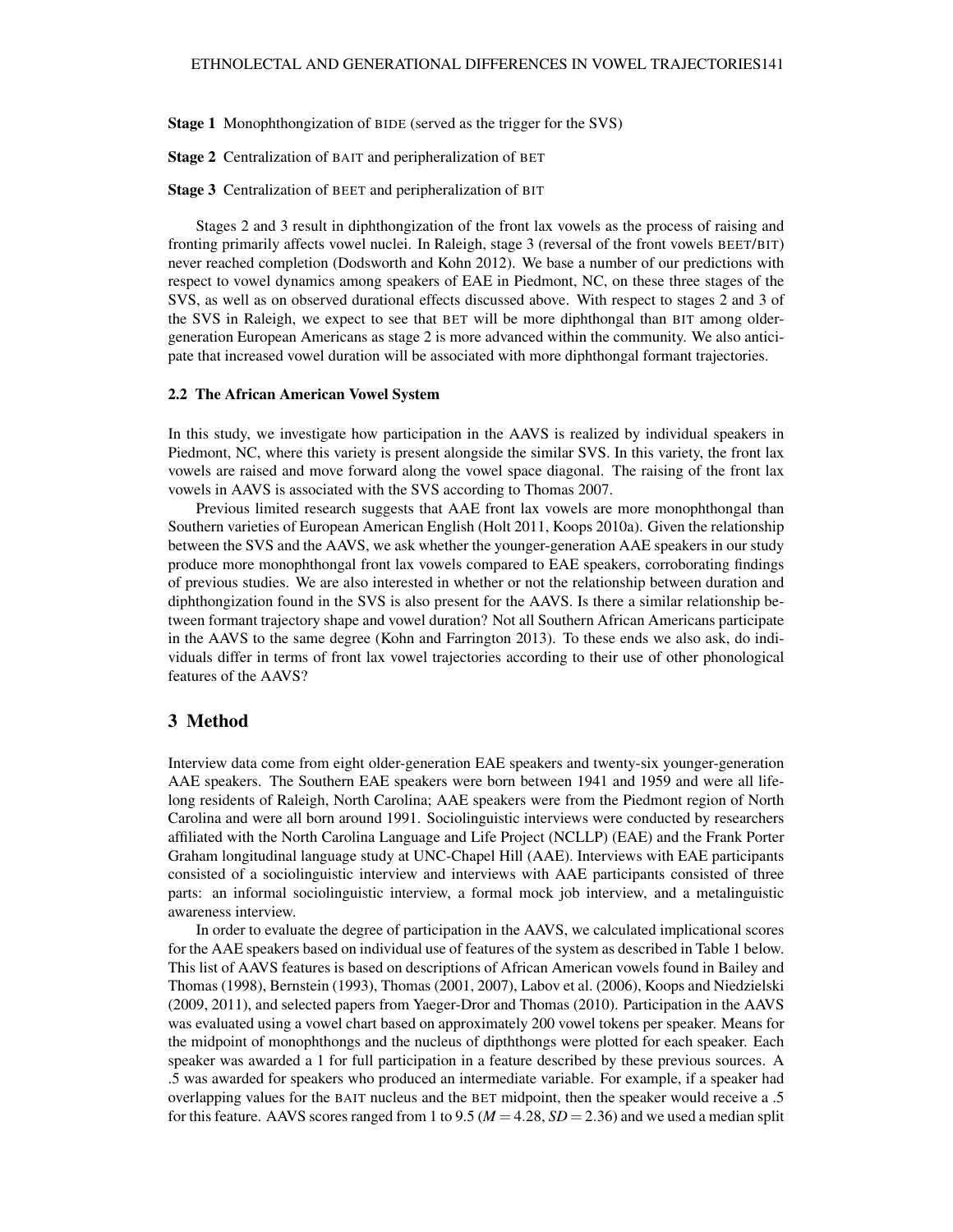| Vowels             | AAVS (score $1, .5, 0$ ) |  |
|--------------------|--------------------------|--|
| <b>BEET/BIT F1</b> | Reversed                 |  |
| BEET/BIT F2        | Reversed                 |  |
| <b>BET/BAIT F1</b> | Reversed                 |  |
| BET/BAIT F2        | Reversed                 |  |
| <b>BAT Raised</b>  | Closer to BET than BOT   |  |
| <b>BUT Raised</b>  | Above BOAT/BOWL          |  |
| <b>BOUGHT</b>      | Closer to BOAT than BOT  |  |
| <b>BOAT</b>        | Behind BOT on F2         |  |
| <b>BOOK</b>        | Behind BOT on F2         |  |
| <b>BOOT</b>        | Behind BOT on F2         |  |
| <b>BIDE</b>        | Glide weakened           |  |
| PIN/PEN            | Merged                   |  |
|                    | Total possible score: 12 |  |

to divide speakers into high ( $M = 6.06$ ,  $SD = 1.97$ ,  $N = 9$ ) and low ( $M = 2.48$ ,  $SD = 0.92$ ,  $N = 7$ ) AAVS groups. This metric serves as a heuristic value to indicate the degree of participation in AAVS features, similar to metrics used in Koops and Niedzielski (2011).

Table 1: African American Vowel System implicational scoring system.

F1 and F2 were semi-automatically measured using a Praat script and force-aligned TextGrids (Yuan and Lieberman 2008), at 21 equally-spaced time-points from onset to offset of each vowel token for all speakers.<sup>1</sup> Measurements from preceding or following liquids, glides, nasals, or vowels were excluded as unfavorable. A total of 3906 vowel tokens were extracted and normalized using Lobanov's (1971) *z*-scoring method: 1121 BIT, 1010 BET, and 1775 BAT.

#### 3.1 Functional Data Analysis

We fitted measurements from each time-series F1 and F2 trajectory to orthogonal cubic polynomial functions from which we extracted the coefficients (in other words, "parameters") to make independent comparisons of contour shapes. A cubic polynomial function of the form  $f(x) =$  $ax^3 + bx^2 + cx + d$  is defined by four parameters: *constant* (equivalent to F1/F2 values at the midpoint measurement), *linear* (slope), *quadratic* (a single "curve" with one turnpoint), and *cubic* (the "curvilinear" shape of a formant contour; it has two turnpoints and one inflection point). With respect to our data, we are most interested in the cubic coefficient of F2 contours as we examine front lax vowel trajectories; highly positive values should correspond to greater diphthongization whereas values close to zero indicate the vowel contour is not composed of a curvilinear component. Previous studies have employed functional data analysis to make statistical comparisons of similar "curve-shaped" data including pitch contours (Grabe et al. 2007), formant trajectories (Mielke 2013, Morrison 2008), and eye-tracking data (McMurray et al. 2010). Median *R* <sup>2</sup> values of .92 and .91 were achieved for F1 and F2 formant trajectory measurements respectively indicating successful fits to the data. All data analysis was performed in R.

## 4 Results

In a traditional analysis a single point of measure would typically be chosen to compare varieties. For example, European American SVS vowels are typically measured at the nucleus, frequently estimated to be located 25% to 35% in from the beginning of the vowel, as the nucleus has been described as the most peripheral portion of the front lax vowels for this system. In contrast, a traditional analysis might select the midpoint of AAVS front lax vowels for measurement due to previous descriptions that categorize these vowels as monophthongal. A comparison of these two

<sup>&</sup>lt;sup>1</sup>The Praat script was written by Jeff Mielke and adapted for the present study.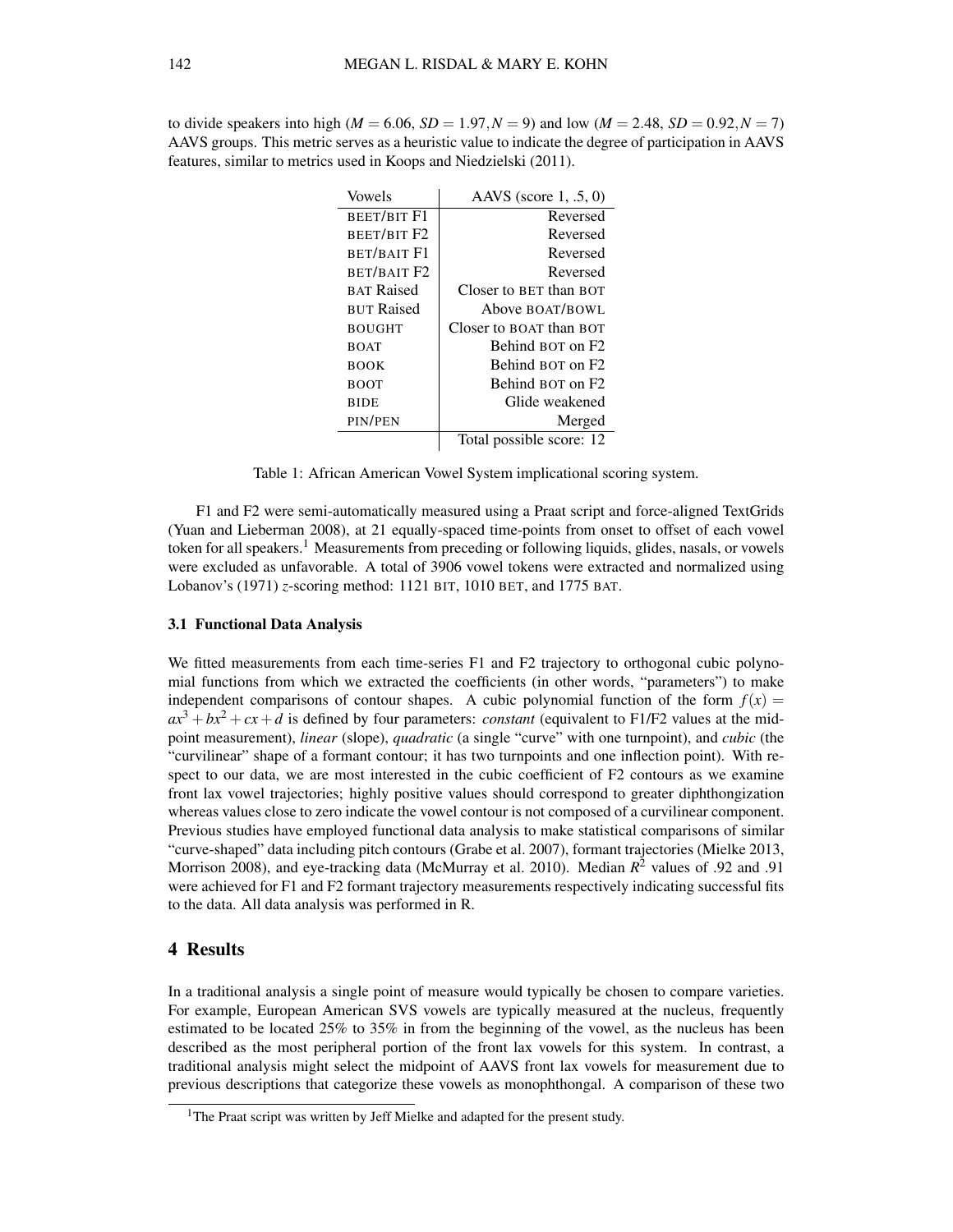

Figure 2: BIT, BET, and BAT single time-point measurements for individual AAE and EAE speakers. Size reflects standard deviation.

measures illustrates static differences in nuclei (EAE) and midpoint (AAE) measures. Figure 2 shows that nuclei measurements from the EAE speakers reach more peripheral targets than the midpoint measurements of the AAE speakers.



Figure 3: Aggregate BIT, BET, and BAT F1 and F2 trajectories for EAE speakers faceted by high and low F2 cubic coefficients.

This method of comparison does not capture the dynamic information about trajectory shape that is of interest to our study. Additionally, the selection of predefined landmarks for measurement are problematic as we are required to make *a priori* assumptions about differences between dialect groups. Instead, we rely on statistical comparisons of the coefficients extracted from orthogonal cubic polynomial functions fit to F1 and F2 front lax vowel trajectories.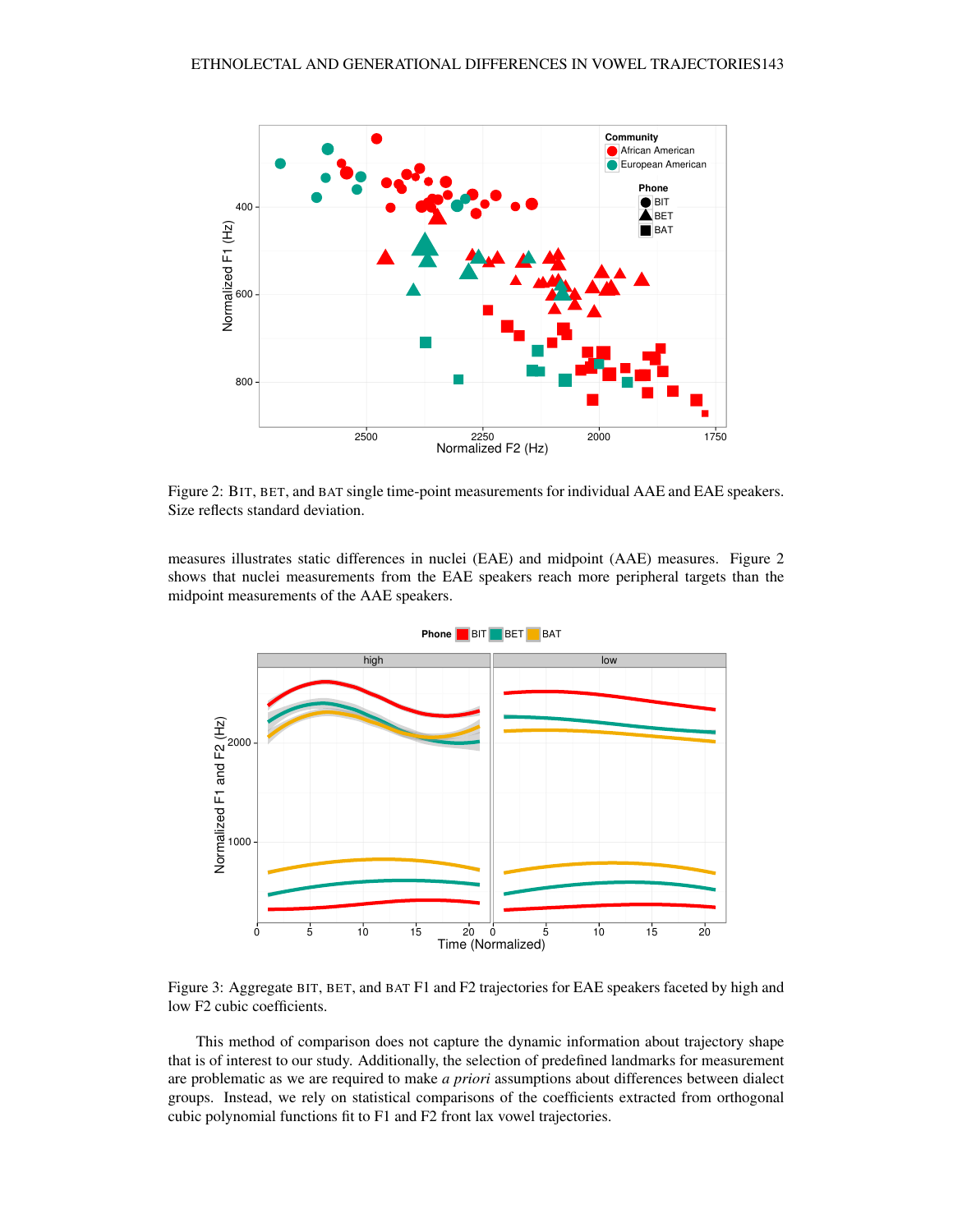Our first hypothesis concerns the diphthongal shape of the front lax vowels among EAE speakers with respect to stages 2 and 3 of the SVS. As previously stated, F2 cubic coefficients correspond to the diphthongal shape which we expect to characterize front lax vowel peripheralization in the SVS. For EAE speakers, F2 cubic coefficients from all vowel tokens range from −0.389 to 0.643  $(M = 0.045, SD = 0.122)$ . To demonstrate that vowel tokens with high F2 cubic coefficients do in fact correspond to formant trajectories with clear diphthongal shapes, we plot tokens of BIT, BET, and BAT from EAE speakers with F2 cubic coefficients 1.5 standard deviations above the mean in Figure 3 alongside all other EAE vowel tokens. Vowel trajectories were plotted using ggplot2 in R using loess smoothing. The coefficient split resulted in 70 vowel tokens with high F2 cubic coefficients ( $M = 0.330$ ,  $SD = 0.103$ ) and 949 tokens with non-high coefficients ( $M = 0.024$ ,  $SD = 0.094$ ). The tokens with the most extreme cubic coefficients correspond with a curvilinear shape with two apparent targets at the vowel nuclei and offset.

To test whether or not BET would be more diphthongal (higher F2 cubic coefficients) than BIT among the older-generation EAE speakers in our study, we constructed a mixed effects linear regression model with speaker as a random effect. Log of vowel duration was included as an interaction term in order to account for the expectation that intrinsically longer vowels are more diphthongal. Results of the model are presented in Table 2 below with *p*-values generated using the lmerTest R package.

| Variable          | Estimate | <i>StdError</i> | t-values     |
|-------------------|----------|-----------------|--------------|
| log(duration)     | 0.123    | 0.016           | $7.528$ ***  |
| BET               | $-0.099$ | 0.058           | $-1.706$     |
| <b>BAT</b>        | $-0.152$ | 0.045           | $-3.350$ *** |
| BET:log(duration) | $-0.034$ | 0.026           | $-1.304$     |
| BAT:log(duration) | $-0.050$ | 0.021           | $-2.411*$    |

Table 2: Results of a mixed effects linear model predicting F2 cubic coefficients among EAE speakers. Reference level = BIT. \*\*\* = significant at  $p < 0.001$ ; \*\* = 0.01; \* = 0.05



Figure 4: Front lax vowel contours from EAE and high and low AAVS speakers. Contours were smoothed in ggplot2 using generalized additive model fits.

As expected, the log of vowel duration emerges as the most important factor in predicting F2 cubic coefficients among EAE speakers; as vowel duration increases, front lax F2 contours become more diphthongal in shape. Concerning our hypothesis, BET is not significantly more diphthongal than the reference level BIT and model statistics trend in the direction opposite of our prediction.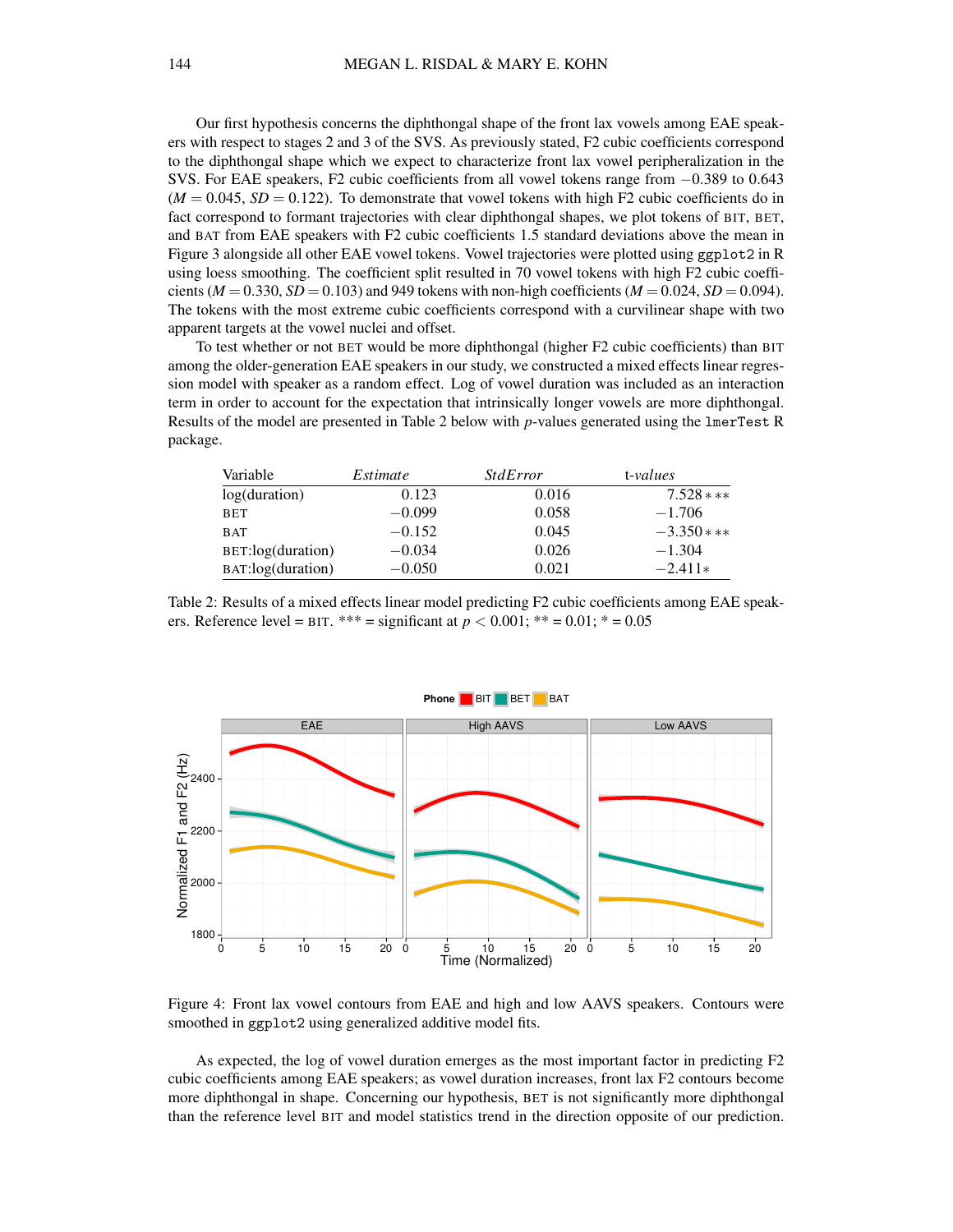Results do show a statistically significant difference between BIT and BAT such that F2 cubic coefficients are higher for the high front lax vowel. Overall, we fail to confirm our prediction that BET is more diphthongal than BIT among these speakers when we control for the effects of duration. This does not follow in accordance with the historical advancement of the stages of the SVS in Raleigh, NC, where BEET and BIT were never completely reversed. It remains that the effect in question is small and warrants further investigation with a larger sample size. Duration, rather than stage in the SVS, is the primary factor influencing diphthongization for this group.

Next, we address the question of how older-generation EAE speakers' front lax vowel contours compare to those of younger-generation AAE speakers in high and low AAVS groups. Specifically, we use orthogonal cubic polynomial fits to visually compare vowel trajectories for each community. As predicted, Figure 4 shows that EAE speakers have distinct contours for BIT, BET, and BAT, compared to AAE speakers who participate in the AAVS. High AAVS speakers have trajectories that conform to a quadratic function (parabolic shape) while the EAE speakers produce trajectories more consistent with a cubic function, a pattern consistent with descriptions of diphthongization. This finding aligns with previous studies that describe the AAVS front lax vowel shift as more monophthongal compared to EAE varieties of the SVS.



Figure 5: F2 cubic coefficients over log of vowel duration for AAE and EAE speakers.

We also predicted that increased vowel duration would be associated with more diphthongal formant trajectories among older-generation EAE speakers compared to AAE speakers. To test this hypothesis, we compare F2 cubic coefficients (i.e., degree of curvilinear shape) across the log of vowel duration between the two communities. As shown in Figure 5, the curvilinear shape of front lax vowels increases along with duration for European Americans, but not African Americans. The distinctive relationship between duration and diphthongization found in previous studies of the SVS is absent for the AAVS indicating that these two systems are qualitatively distinct. Although both EAE and AAE raise the front lax vowels, the systems differ in the manner in which they raise.

Finally, we compare AAE speakers who appear to participate to a greater degree in the AAVS (high) versus those who participate less (low) based on implicational scores. To address the question of whether or not high participators achieve front lax vowel raising in the manner exploited by EAE speakers, we contrast constant and cubic coefficients from F1 and F2 polynomial fits respectively for both groups of AAE speakers. From the scatterplot in Figure 6 below, we observe that AAE speakers in high and low AAVS groups exhibit a greater degree of variation along the distribution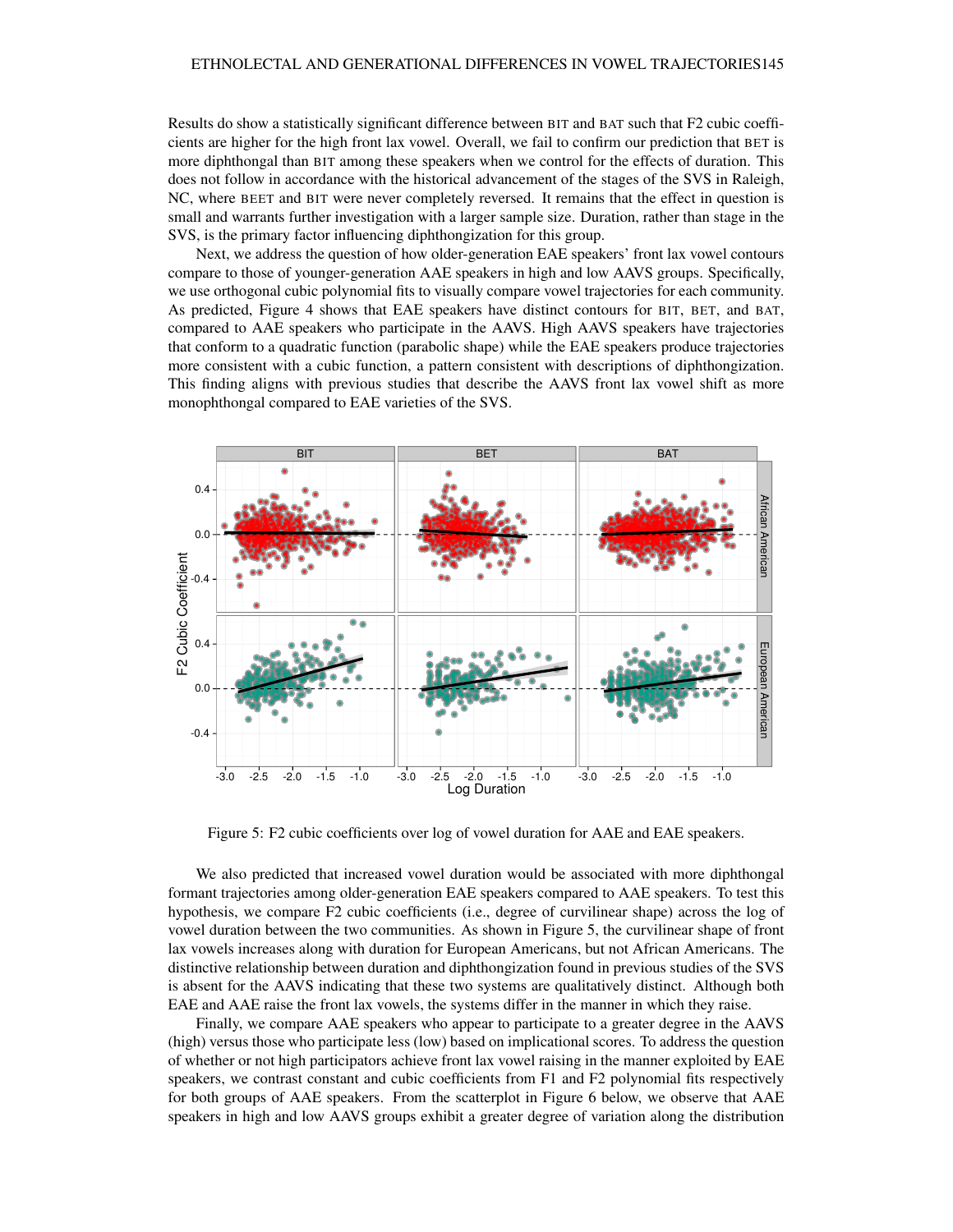

Figure 6: High and low AAVS speakers' F2 cubic by F1 constant coefficients for BIT, BET, and BAT. Ellipses represent 95% confidence intervals. Black dotted lines delimit quadrants.

of F1 constants for BET and BAT compared to F2 cubic coefficients. Visual inspection of the 95% confidence interval ellipses suggests that high AAVS speakers have more F1 constant coefficients concentrated in the lower range for at least BAT which translates to a higher degree of front lax vowel raising. Although high AAVS participants may have more raised lax vowels compared to low AAVS speakers, it is not visually apparent that their trajectories are more diphthongal in shape than low AAVS participants as indicated by the distributions of F2 cubic coefficients. Raising of the front lax vowels for this group does not result in a greater degree of diphthongization.

#### 5 Discussion and Conclusion

Among varieties of English which exhibit superficial alignment at steady-state measures, complex relationships emerge when formant contour shape and vowel duration effects are considered. With respect to EAE speakers, we find that all front lax vowels are diphthongal at longer durations and that BIT and BET are equally diphthongal when controlling for duration. AAE and EAE speakers differ in formant contours in two ways. For EAE speakers, F2 cubic polynomial coefficients are greater than for AAE speakers which indicates that EAE speakers exhibit more diphthongal front lax vowels.

Increased duration also correlates with increased diphthongization for EAE, but not AAE speakers. Although both systems raise front lax vowels, the dynamic quality and the interaction with duration associated with raising is distinct. These qualitative differences raise questions about the relationship between the SVS and the AAVS. Given differences in the quality of raising, how similar are these two systems? What is the relationship between the two patterns of raising in the commu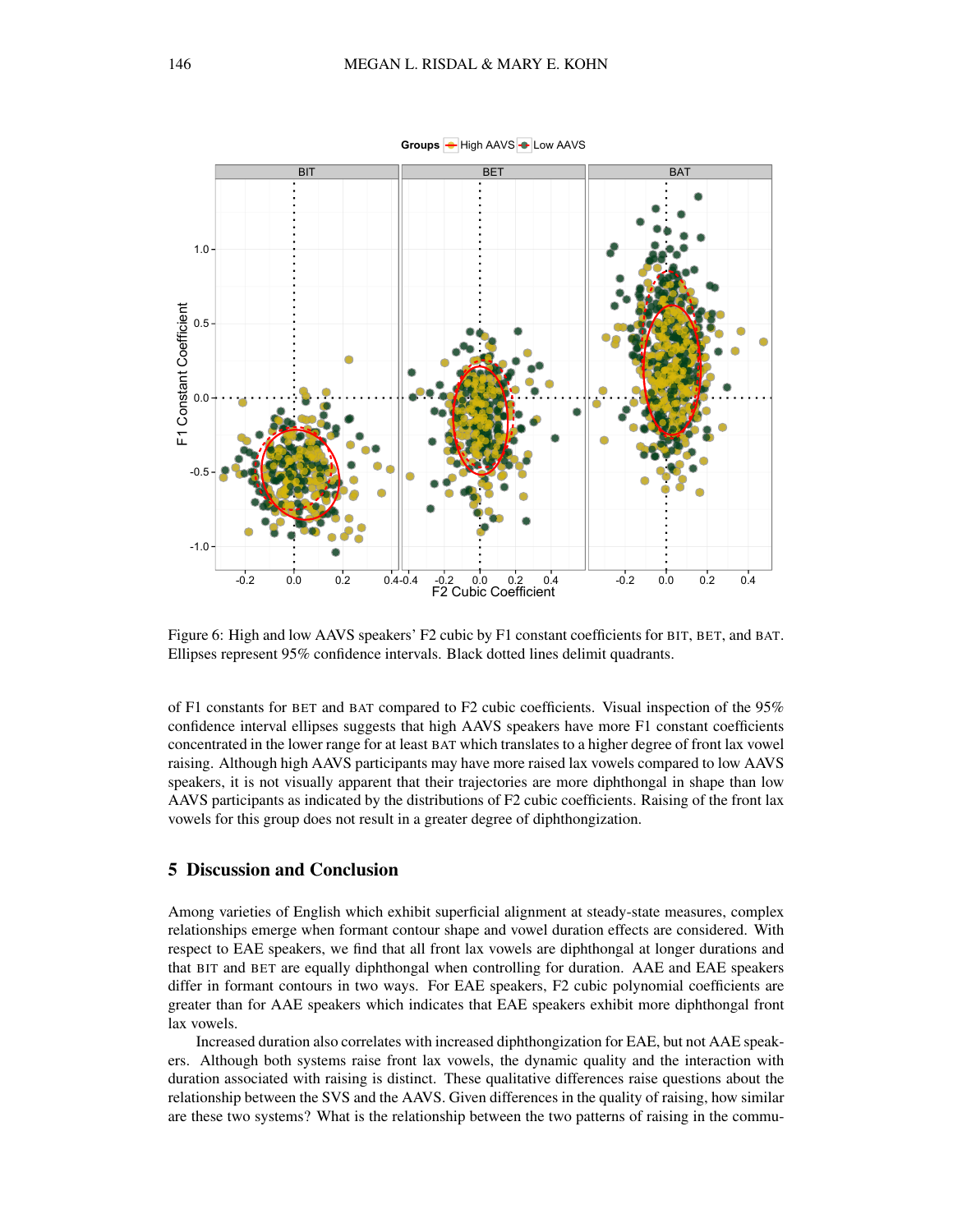nity?

Differences between the AAVS and SVS described above would be missed by traditional analyses that would only capture a distinction in the amount of raising occurring for each group. Trajectory analyses used in this study improve upon static analyses by creating a measure of the dynamic qualities that distinguish each group and providing a more detailed account of linguistic variation and change. Vowel dynamics are especially important in dialect contact situations where two groups do not share a common vowel target such as is the case in Raleigh, NC (Dodsworth and Kohn 2012). For this reason, we intend to incorporate measurements from younger EAE speakers from this community in future analyses.

Finally, the present study demonstrates that functional data analysis has a place as a valuable tool for analyzing vowel trajectory information within sociophonetics. This method of analysis allows researchers to move closer to capturing fine-grained, sociolinguistically important cues by reducing the dimensionality of a large number of vowel measurements and illuminating differences which are not readily visible using static techniques of acoustic analysis. Importantly, information outside of steady-state F1/F2 measurements are essential to vowel perception and the possibility to more easily examine dynamic qualities of vowels should encourage sociophoneticians to rely less on the "target" model of production. Additionally, among the nascent studies within sociophonetics that examine vowel dynamic information, nearly all focus on regional or cross-linguistic variation; certainly further examinations of ethnic varieties should follow.

#### References

- Bailey, Guy, and Erik Thomas. 1998. Some aspects of African-American Vernacular English phonology. In *African American English*, ed. Salikoko S. Mufwene, John Rickford, John Baugh, and Guy Bailey, volume 85, 85–109. London: Routledge.
- Bernstein, Cynthia. 1993. Measuring social causes of phonological variables. *American Speech* 68:227–240.
- Clopper, Cynthia G., David B. Pisoni, and Kenneth de Jong. 2005. Acoustic characteristics of the vowel systems of six regional varieties of American English. *The Journal of the Acoustical Society of America* 118:1661.
- Dodsworth, Robin, and Mary Kohn. 2012. Urban rejection of the vernacular: The SVS undone. *Language Variation and Change* 24:221–245.
- Fridland, Valerie. 2012. Rebel vowels: How vowel shift patterns are reshaping speech in the modern South. *Language and Linguistics Compass* 6:183–192.
- Fridland, Valerie, Tyler Kendall, and Charlie Farrington. 2013. The role of duration in regional U.S. vowel shifts. volume 19, 1–6. Proceedings of Meetings on Acoustics.
- Grabe, Esther, Greg Kochanski, and John Coleman. 2007. Connecting intonation labels to mathematical descriptions of fundamental frequency. *Language and Speech* 50:281–310.
- Hillenbrand, James, Laura A. Getty, Michael J. Clark, and Kimberlee Wheeler. 1995. Acoustic characteristics of American English vowels. *The Journal of the Acoustical Society of America* 97:3099–3111.
- Holt, Yolanda. 2011. A cross generational dialect study in Western North Carolina. Doctoral dissertation, The Ohio State University.
- Jacewicz, Ewa, Robert A. Fox, and Joseph Salmons. 2007. Vowel duration in three American English dialects. *American Speech* 82:367–385.
- Jacewicz, Ewa, Robert A. Fox, and Joseph Salmons. 2011. Vowel change across three age groups of speakers in three regional varieties of American English. *Journal of Phonetics* 39:683–693.
- Kohn, Mary. 2013. Childhood and Adolescent Development Across the Ethnolinguistic Divide. Doctoral dissertation, The University of North Carolina at Chapel Hill.
- Kohn, Mary, and Charlie Farrington. 2013. 'Girls say I sound country': Correlating African American metalinguistic awareness with vowel production. Presented at the American Dialect Society Annual Meeting: Boston, MA.